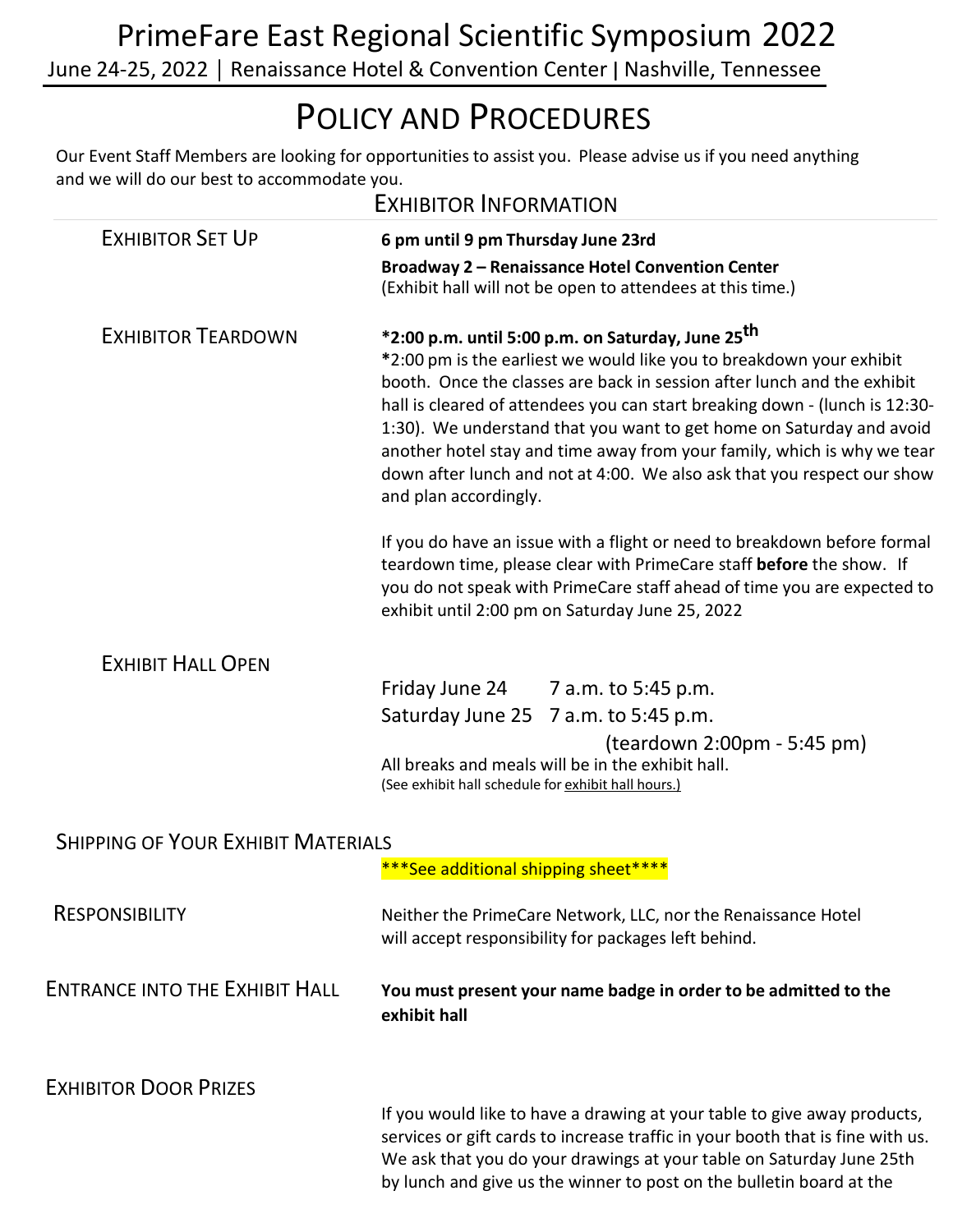|                           | registration table. We will make an announcement during lunch for the<br>attendees to check the bulletin board and report to your table to claim<br>their prize. This is not required.                                                                                                                                   |
|---------------------------|--------------------------------------------------------------------------------------------------------------------------------------------------------------------------------------------------------------------------------------------------------------------------------------------------------------------------|
| <b>EXHIBIT SECURITY</b>   |                                                                                                                                                                                                                                                                                                                          |
|                           | The exhibit hall will be locked after hours. If your exhibit includes<br>valuables that need to be secured, please lock them in your hotel room<br>overnight, or make arrangements with the hotel. The Nashville<br>Convention Center and the PrimeCare Network, LLC cannot be<br>responsible for lost and stolen items. |
| <b>PRESENTERS</b>         |                                                                                                                                                                                                                                                                                                                          |
| AUDIO/VISUAL              | An LCD projector, screen, microphone and podium will be provided in<br>each of the meeting rooms during the seminar for presentation<br>purposes. If you need any additional equipment, it is available at your<br>cost.                                                                                                 |
| <b>SPECIAL NEEDS</b>      |                                                                                                                                                                                                                                                                                                                          |
|                           | If you have special requirements for your presentation, please alert us<br>and we will do our best to accommodate you.                                                                                                                                                                                                   |
| <b>HOTEL INFORMATION:</b> |                                                                                                                                                                                                                                                                                                                          |
| <b>RENAISSANCE HOTEL</b>  | 611 Commerce Street   Nashville, Tennessee 37203<br>Exhibitors and attendees must make their own hotel reservations                                                                                                                                                                                                      |
| <b>RESERVATIONS:</b>      | https://book.passkey.com/e/50171396                                                                                                                                                                                                                                                                                      |
| <b>ROOM RATE</b>          | \$259/night                                                                                                                                                                                                                                                                                                              |

## **NO REFUNDS**